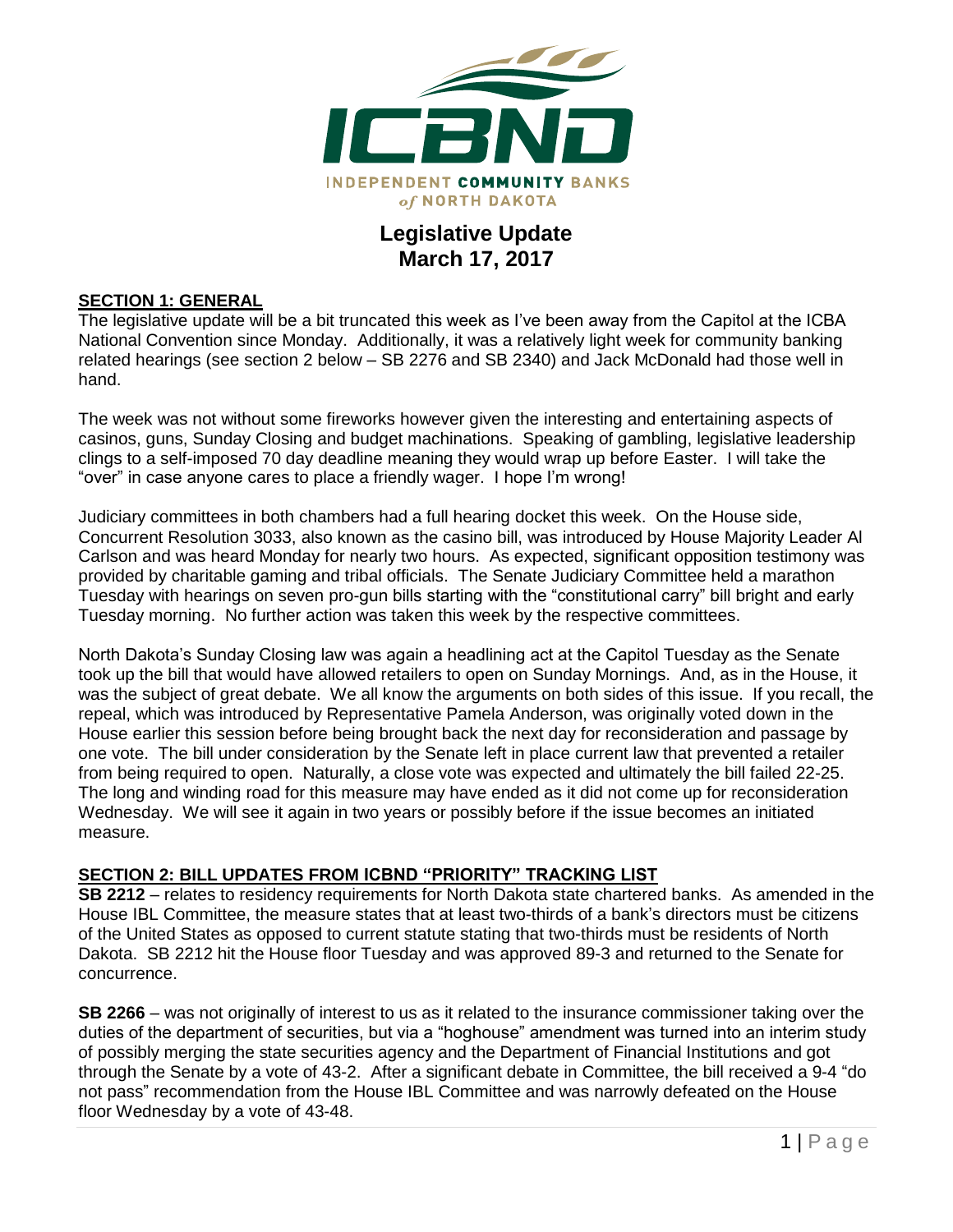**SB 2276** – relates to prohibitions on nonprofit corporations pledging restricted assets as collateral. As originally drafted, we had some concerns about how a lender would know if collateral that a nonprofit wanted to pledge was donated for a particular purpose. The bill was heard in the House Judiciary Committee Wednesday and an amendment was offered that requires donated assets be designated as temporarily or permanently restricted in accordance with FASB codification and be disclosed on the nonprofit corporation's financial statements. The amendment further states that a nonprofit may pledge, grant a security interest in, or borrow from assets initially designated as temporarily restricted only for such purposes that are in accordance with the donor's restrictions. A wholesale prohibition would exist on permanently restricted assets. The Committee did not take action on the bill yet.

**SB 2340** – is the North Dakota Land Title Association's bill to implement flat fees for certain document filings with the county recorders. The bill was amended and approved in the Senate and was the subject of much debate in the House Political Subdivisions Committee yesterday and today. As further amended in committee, the bill now prescribes a \$15 flat fee for all documents that are one to four pages in length and \$60 for all documents that range in length from five pages to twenty-five pages.

**HB 1219** – is a good piece of legislation easing the process of converting manufactured housing to real property by eliminating the need to transfer the certificate of origin or certificate of title once the process of affixing manufactured housing to real property is consummated. Ultimately, this will help alleviate secondary market financing issues for these types of properties. ICBND, the other financial institution trade associations, the ND Land Title Association, and the ND Realtors Association all testified in strong support of the bill which received unanimous passage on the Senate floor Monday.

**HB 1352** – related to the custody and disposition of abandoned motor vehicles. ICBND testified in opposition to this bill, but as previously reported, the bill has been satisfactorily amended. The measure breezed through committee last week and passed the Senate 47-0 Tuesday afternoon. Next time I need testimony that seems to inexplicably mesmerize legislators, I'm going to engage George from Ace Towing!

| <b>Date and Time</b>       | <b>Bill</b><br><b>Number</b> | <b>Short Title</b>                                                                                             | <b>Committee</b>   |
|----------------------------|------------------------------|----------------------------------------------------------------------------------------------------------------|--------------------|
| 03/20/2017 10:30   SB 2335 |                              | Relating to the definition and endangerment or exploitation of<br>an eligible adult; and to provide a penalty. | House<br>Judiciary |

### **SECTION 3: BILL HEARINGS NEXT WEEK**

Legislator contact information can be found at<http://www.legis.nd.gov/contact-my-legislators> and you can check on any legislative activities through the Legislative Council's web page at [www.legis.nd.gov.](http://www.legis.nd.gov/)

Thank you for your participation in the legislative process. Please call, email or text me with any questions or concerns. If you'd like to be taken off this distribution list or if there are others in your organization that should be on the distribution list for the legislative updates, please let me know.

Sincerely,

Bang D. Haugen

*Barry D. Haugen [barryh@icbnd.com](mailto:barryh@icbnd.com) cell: 701.955.4308 office: 701.258.7121*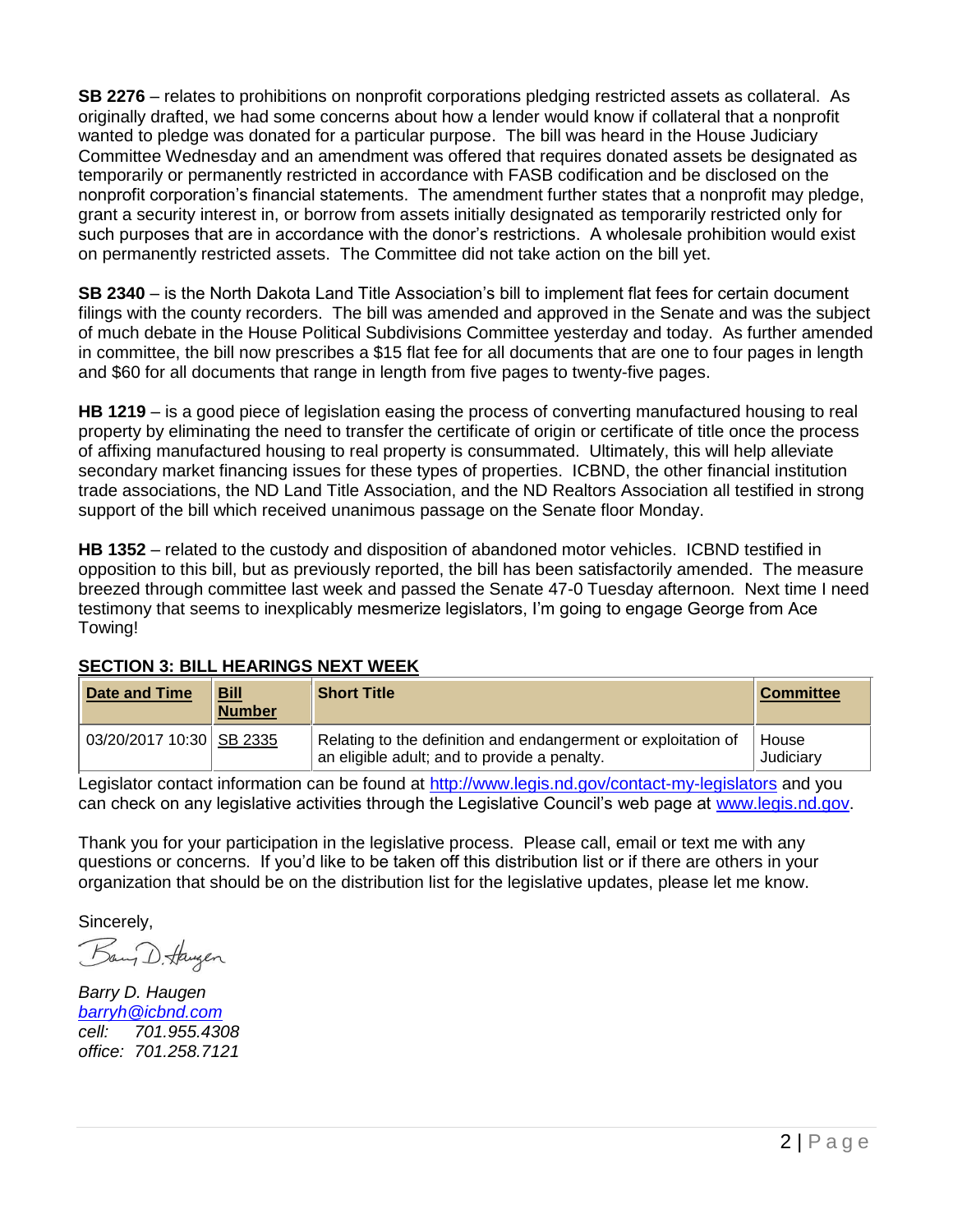

# **ICBND PRIORITY LIST AND BILL STATUS DETAIL**

| <b>Bill</b>    | <b>Status</b>                                                                                                                                                       | <b>Title</b>                                                                                                                                                                                                                                 |
|----------------|---------------------------------------------------------------------------------------------------------------------------------------------------------------------|----------------------------------------------------------------------------------------------------------------------------------------------------------------------------------------------------------------------------------------------|
| HB 1126        | House: PASSED<br>Senate: INTRODUCED<br>02/22 S Introduced, first reading, referred<br><b>Agriculture Committee</b><br>03/16 S Committee Hearing - 09:00 AM          | Relating to public warehouse and grain buyer<br>licensing and insolvencies of public warehouses<br>and grain buyers; and to repeal sections 60-02-39<br>and 60-02.1-25, of the North Dakota Century<br>Code, relating to warehouse closures. |
| HB 1162        | House: PASSED<br>Senate: DEFEATED<br>03/15 S Reported back, do not pass, placed<br>on calendar 6 1 0<br>03/16 S Second reading, failed to pass, yeas<br>5 nays 41   | Relating to competition between the government<br>and private industry and to require a report to the<br>legislative management.                                                                                                             |
| <b>HB 1164</b> | House: DEFEATED<br>01/16 H Reported back, do not pass, placed<br>on calendar 11 2 1<br>01/19 H Second reading, failed to pass, yeas<br>14 nays 76                   | Relating to a corporate income tax credit for<br>reimbursement of employee child care<br>expenditures; and to provide an effective date.                                                                                                     |
| HB 1169        | House: PASSED<br>Senate: INTRODUCED<br>02/22 S Introduced, first reading, referred<br><b>Judiciary Committee</b><br>03/14 S Committee Hearing - 08:30 AM            | Relating to carrying a handgun; to amend and<br>reenact sections 62.1-04-02 and 62.1-04-04 of the<br>North Dakota Century Code, relating to carrying<br>concealed firearms or dangerous weapons; and to<br>provide a penalty.                |
| <b>HB 1177</b> | House: DEFEATED<br>01/19 H Amendment adopted, placed on<br>calendar<br>01/23 H Second reading, failed to pass, yeas<br>9 nays 81                                    | Relating to the collection of property by affidavit<br>and the effect of the affidavit.                                                                                                                                                      |
| HB 1182        | House: PASSED<br>Senate: INTRODUCED<br>02/20 S Introduced, first reading, referred<br><b>Finance and Taxation Committee</b><br>03/01 S Committee Hearing - 02:00 PM | Relating to renaissance zone tax credits and<br>exemptions; to repeal sections 40-63-06 and 40-<br>63-07 of the North Dakota Century Code, relating<br>to renaissance zone income tax credits; and to<br>provide an effective date.          |
| HB 1219        | House: PASSED<br>Senate: PASSED<br>03/15 S Signed by President<br>03/15 H Signed by Speaker                                                                         | Relating to the process for converting<br>manufactured housing to real property.                                                                                                                                                             |
| HB 1223        | House: DEFEATED<br>01/27 H Amendment adopted, placed on<br>calendar<br>01/31 H Second reading, failed to pass, yeas<br>19 nays 72                                   | Relating to allowing employers to purchase private<br>insurance for worker's compensation coverage.                                                                                                                                          |
| HB 1228        | House: PASSED<br>Senate: PASSED                                                                                                                                     | Relating to actions to contest the validity of a trust,<br>trust decanting, and directed trustees; to amend                                                                                                                                  |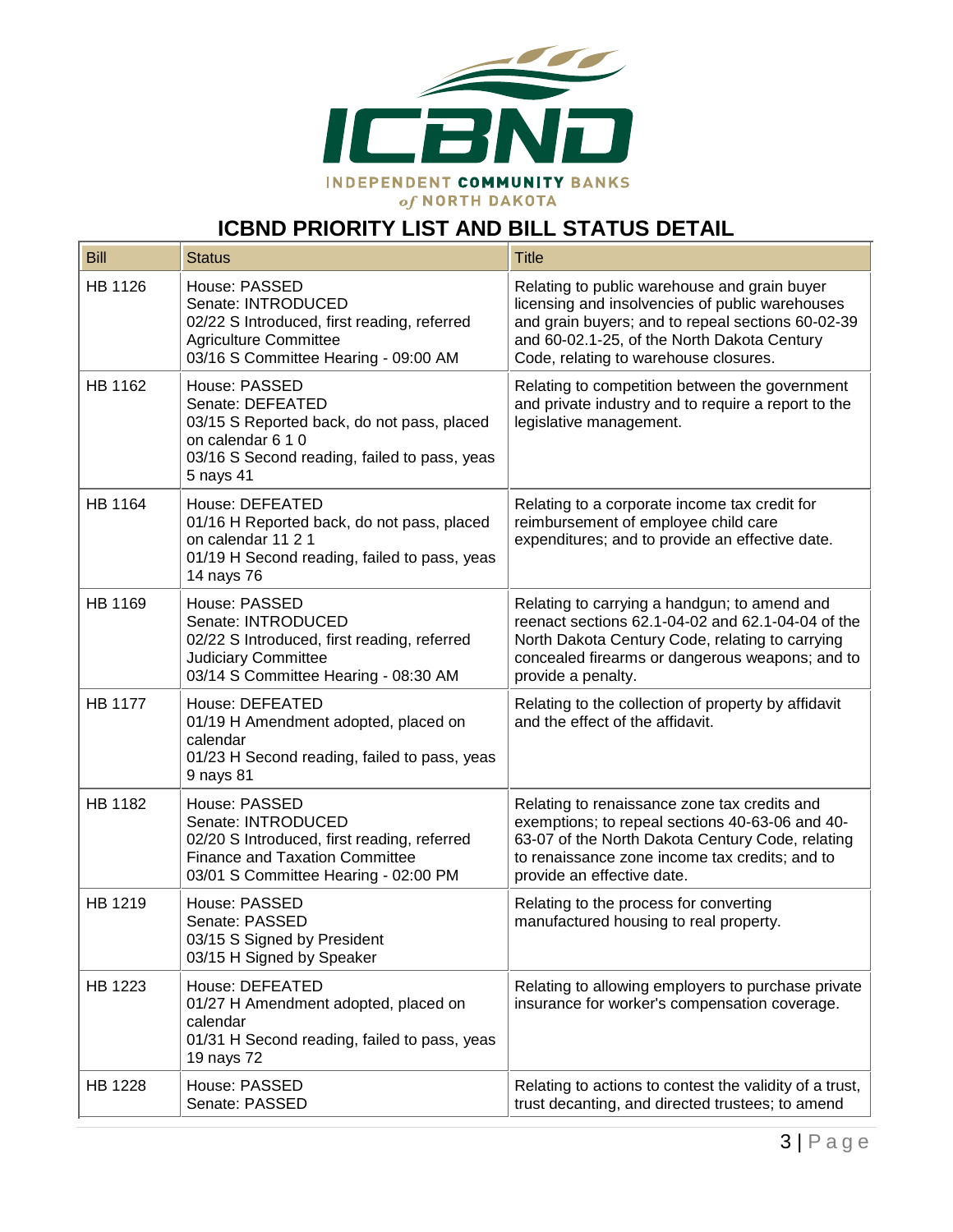|                | 03/14 S Signed by President<br>03/15 H Signed by Speaker                                                                                                                                       | and reenact sections 47-02-27.4, 59-04.2-03, and<br>59-16-13 of the North Dakota Century Code,<br>relating to exclusions from the rule against<br>perpetuities and a trustee's duty to inform; to<br>repeal sections 59-14-01, 59-14-04, and 59-16-08<br>of the North Dakota Century Code, relating to the<br>capacity of a settlor of a revocable trust, actions<br>contesting the validity of a trust, and powers to<br>direct a trustee; and to provide for retroactive<br>application. |
|----------------|------------------------------------------------------------------------------------------------------------------------------------------------------------------------------------------------|--------------------------------------------------------------------------------------------------------------------------------------------------------------------------------------------------------------------------------------------------------------------------------------------------------------------------------------------------------------------------------------------------------------------------------------------------------------------------------------------|
| HB 1263        | House: DEFEATED<br>01/31 H Reported back, do not pass, placed<br>on calendar 12 2 0<br>02/06 H Second reading, failed to pass, yeas<br>13 nays 77                                              | Relating to the state's minimum wage.                                                                                                                                                                                                                                                                                                                                                                                                                                                      |
| HB 1297        | House: WITHDRAWN<br>01/20 H Request return from committee<br>01/20 H Withdrawn from further consideration                                                                                      | Relating to creation of the affordable housing<br>revolving loan fund; to provide a continuing<br>appropriation; and to provide for a transfer.                                                                                                                                                                                                                                                                                                                                            |
| HB 1303        | House: PASSED<br>Senate: INTRODUCED<br>02/02 S Introduced, first reading,<br>(emergency), referred Government and<br><b>Veterans Affairs Committee</b><br>03/17 S Committee Hearing - 09:30 AM | A BILL for an Act to prohibit state agencies from<br>filling vacant employee positions; to provide for a<br>report; and to declare an emergency.                                                                                                                                                                                                                                                                                                                                           |
| <b>HB 1327</b> | House: DEFEATED<br>02/03 H Reported back, do not pass, placed<br>on calendar 13 1 0<br>02/10 H Second reading, failed to pass, yeas<br>24 nays 66                                              | Relating to exceptions from inspections for home<br>repairs performed by a homeowner.                                                                                                                                                                                                                                                                                                                                                                                                      |
| HB 1352        | House: INTRODUCED<br>Senate: PASSED<br>03/14 S Emergency clause carried<br>03/15 H Returned to House (12)                                                                                      | Relating to custody and disposition of abandoned<br>motor vehicles; and to declare an emergency.                                                                                                                                                                                                                                                                                                                                                                                           |
| HB 1382        | House: PASSED<br>Senate: DEFEATED<br>03/09 S Reported back, do not pass, placed<br>on calendar 600<br>03/10 S Second reading, failed to pass, yeas<br>14 nays 32                               | Relating to the establishment of an education<br>savings account program.                                                                                                                                                                                                                                                                                                                                                                                                                  |
| HB 1425        | House: PASSED<br>Senate: INTRODUCED<br>02/22 S Introduced, first reading, referred<br>Judiciary Committee<br>03/22 S Committee Hearing - 10:00 AM                                              | A BILL for an Act to protect the rights and<br>privileges granted under the United States<br>Constitution.                                                                                                                                                                                                                                                                                                                                                                                 |
| SB 2008        | Senate: PASSED<br>House: INTRODUCED<br>03/02 H Committee Hearing - 08:30 AM<br>03/15 H Committee Hearing - 10:30 AM                                                                            | A BILL for an Act to provide an appropriation for<br>defraying the expenses of the department of<br>financial institutions.                                                                                                                                                                                                                                                                                                                                                                |
| SB 2014        | Senate: PASSED<br>House: INTRODUCED<br>03/09 H Committee Hearing - 03:15 PM<br>03/15 H Committee Hearing - 08:30 AM                                                                            | Relating to the essential service worker home<br>ownership program, housing incentive fund tax<br>credits, and essential service worker home<br>ownership fund tax credits; to amend and reenact<br>sections 15-62.1-07, 28-25-11, 54-17-40, and 57-                                                                                                                                                                                                                                       |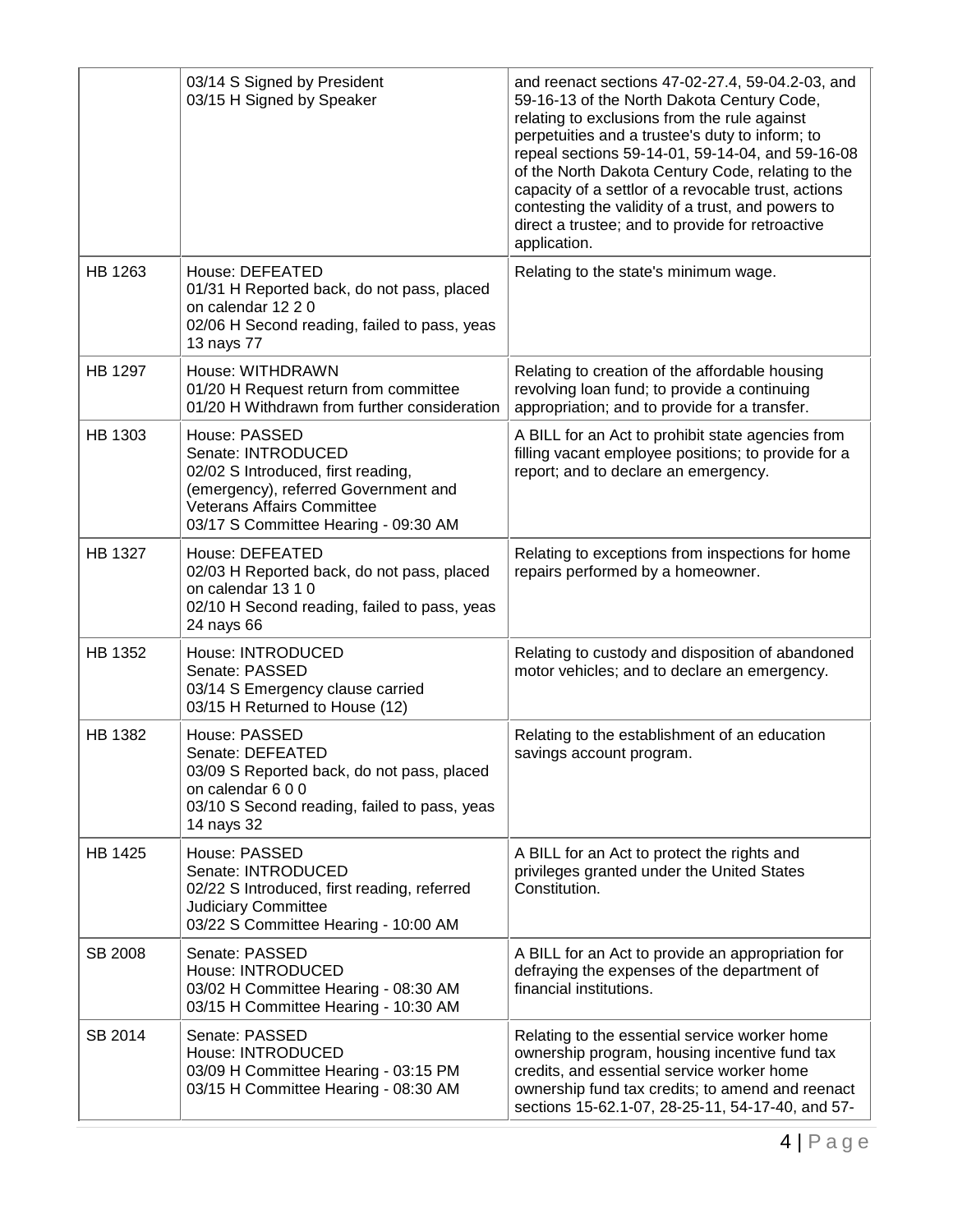|         |                                                                                                                                                                    | 62-02 of the North Dakota Century Code, relating<br>to loan guarantee fees, suspension of occupational<br>or professional licenses, the housing incentive<br>fund, and coal development trust fund allocations;<br>to repeal section 54-17-41 of the North Dakota<br>Century Code, relating to housing incentive fund<br>reports; to provide statements of legislative intent;<br>to provide exemptions; to provide an effective<br>date; and to provide an expiration date. |
|---------|--------------------------------------------------------------------------------------------------------------------------------------------------------------------|------------------------------------------------------------------------------------------------------------------------------------------------------------------------------------------------------------------------------------------------------------------------------------------------------------------------------------------------------------------------------------------------------------------------------------------------------------------------------|
| SB 2068 | Senate: DEFEATED<br>01/26 S Reported back, do not pass, placed<br>on consent calendar 14 0 0<br>01/27 S Second reading, failed to pass, yeas<br>0 nays 45          | A BILL for an Act to provide an appropriation for<br>defraying the expenses of the department of<br>financial institutions.                                                                                                                                                                                                                                                                                                                                                  |
| SB 2074 | Senate: DEFEATED<br>01/26 S Reported back, do not pass, placed<br>on consent calendar 14 0 0<br>01/27 S Second reading, failed to pass, yeas<br>0 nays $45$        | Relating to the infrastructure revolving loan fund,<br>the housing incentive fund, the transfer of North<br>Dakota mill and elevator profits to the general<br>fund, and the coal development trust fund; to<br>provide legislative intent; and to provide an<br>exemption.                                                                                                                                                                                                  |
| SB 2100 | Senate: PASSED<br>House: DEFEATED<br>02/23 H Reported back, do not pass, placed<br>on calendar 14 0 0<br>03/01 H Second reading, failed to pass, yeas<br>4 nays 84 | Relating to definitions under the North Dakota<br>money transmitter Act.                                                                                                                                                                                                                                                                                                                                                                                                     |
| SB 2130 | Senate: DEFEATED<br>01/27 S Amendment adopted, placed on<br>calendar<br>01/30 S Second reading, failed to pass, yeas<br>8 nays 37                                  | Relating to defaulted student loan collection; to<br>amend and reenact sections 15-62.1-04, 15-62.1-<br>06, 15-62.1-07, and 15-62.1-10 of the North<br>Dakota Century Code, relating to defaulted student<br>loan collection; and to provide for a retroactive<br>application.                                                                                                                                                                                               |
| SB 2159 | Senate: PASSED<br>House: PASSED<br>03/13 S Signed by President<br>03/14 S Sent to Governor                                                                         | Relating to management of a limited liability<br>company; and to provide for retroactive<br>application.                                                                                                                                                                                                                                                                                                                                                                     |
| SB 2160 | Senate: PASSED<br>House: PASSED<br><b>Governor: SIGNED</b><br>03/14 S Signed by Governor 03/13<br>03/16 Filed with Secretary Of State 03/13                        | Relating to the duties of a recorder and providing<br>notice of foreclosure of tax liens; and to provide an<br>effective date.                                                                                                                                                                                                                                                                                                                                               |
| SB 2167 | Senate: DEFEATED<br>02/03 S Reported back, do not pass, placed<br>on calendar 600<br>02/07 S Second reading, failed to pass, yeas<br>11 nays 33                    | Relating to the adoption of central standard time;<br>and to repeal section 40-01-20 of the North Dakota<br>Century Code, relating to daylight saving time.                                                                                                                                                                                                                                                                                                                  |
| SB 2192 | Senate: DEFEATED<br>02/16 S Reported back, do not pass, placed<br>on calendar 14 0 0<br>02/17 S Second reading, failed to pass, yeas<br>0 nays 45                  | Relating to the housing incentive fund tax credit; to<br>amend and reenact sections 54-17-40 and 54-17-<br>41 of the North Dakota Century Code, relating to<br>the housing incentive fund and housing finance<br>agency report; to provide a transfer; and to provide<br>an appropriation.                                                                                                                                                                                   |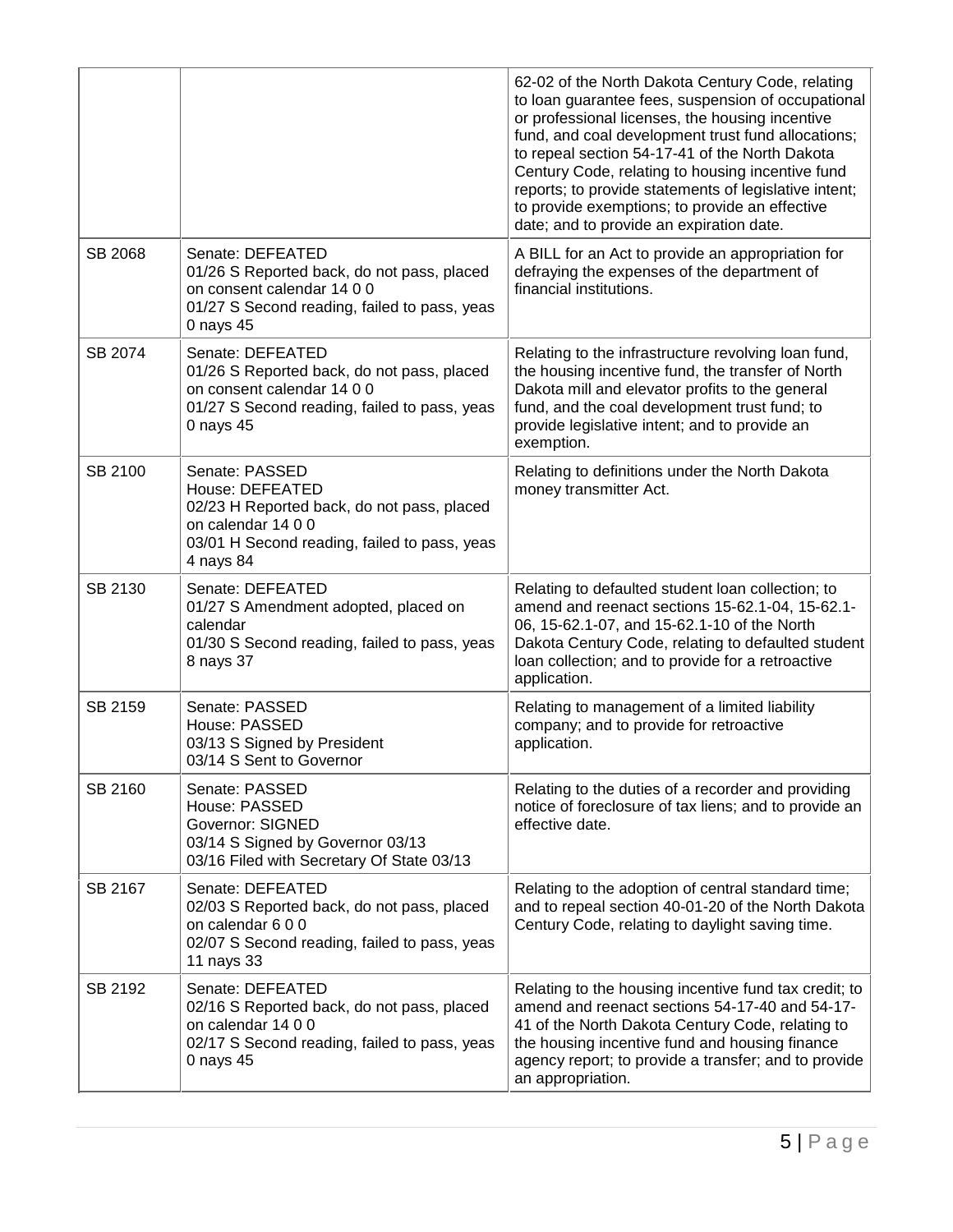| SB 2212 | Senate: INTRODUCED<br>House: PASSED<br>03/14 H Second reading, passed as<br>amended, yeas 89 nays 3<br>03/15 S Returned to Senate (12)                                | Relating to residency requirements of bank<br>directors.                                                                                                                                                                                                                                                                                                                                            |
|---------|-----------------------------------------------------------------------------------------------------------------------------------------------------------------------|-----------------------------------------------------------------------------------------------------------------------------------------------------------------------------------------------------------------------------------------------------------------------------------------------------------------------------------------------------------------------------------------------------|
| SB 2234 | Senate: DEFEATED<br>02/16 S Reported back, do not pass, placed<br>on calendar 14 0 0<br>02/17 S Second reading, failed to pass, yeas<br>0 nays 45                     | Relating to the establishment of an essential<br>service worker home ownership incentive program<br>and essential service worker home ownership<br>incentive fund; to amend and reenact subsection 3<br>of section 54-17-40 of the North Dakota Century<br>Code, relating to the housing incentive fund; to<br>provide an appropriation and transfer; and to<br>provide a continuing appropriation. |
| SB 2260 | Senate: DEFEATED<br>01/25 S Reported back, do not pass, placed<br>on calendar 601<br>01/26 S Second reading, failed to pass, yeas<br>0 nays 46                        | Relating to exemptions from money broker<br>regulation.                                                                                                                                                                                                                                                                                                                                             |
| SB 2266 | Senate: PASSED<br>House: DEFEATED<br>03/13 H Amendment adopted, placed on<br>calendar<br>03/15 H Second reading, failed to pass, yeas<br>43 nays 48                   | Relating to the insurance commissioner taking<br>over the duties of the department of securities and<br>the securities commissioner; to provide for<br>correction of statutory references; and to provide<br>appropriation transfers.                                                                                                                                                               |
| SB 2276 | Senate: PASSED<br>House: INTRODUCED<br>02/20 H Introduced, first reading, referred<br><b>Judiciary Committee</b><br>03/15 H Committee Hearing - 10:00 AM              | Relating to the prohibition of the diversion of<br>restricted assets, the priority of those assets in a<br>dissolution, and judgments imposing fines or<br>assessing costs.                                                                                                                                                                                                                         |
| SB 2296 | Senate: PASSED<br>House: INTRODUCED<br>02/22 H Introduced, first reading, referred<br><b>Political Subdivisions Committee</b><br>03/16 H Committee Hearing - 09:30 AM | Relating to pledge of security in place of<br>depository bond; and to repeal section 21-04-11 of<br>the North Dakota Century Code, relating to records<br>of securities.                                                                                                                                                                                                                            |
| SB 2301 | Senate: PASSED<br>House: INTRODUCED<br>02/22 H Introduced, first reading, referred<br>Industry, Business and Labor Committee<br>03/20 H Committee Hearing - 08:30 AM  | Relating to specialty pharmacy services; to provide<br>a penalty; and to provide for application.                                                                                                                                                                                                                                                                                                   |
| SB 2305 | Senate: DEFEATED<br>02/06 S Reported back, do not pass, placed<br>on calendar 5 1 0<br>02/07 S Second reading, failed to pass, yeas<br>12 nays 32                     | Relating to a corporate income tax credit for<br>reimbursement of employee child care<br>expenditures; and to provide an effective date.                                                                                                                                                                                                                                                            |
| SB 2317 | Senate: DEFEATED<br>02/15 S Reported back, do not pass, placed<br>on calendar 4 3 0<br>02/17 S Second reading, failed to pass, yeas<br>13 nays 32                     | Relating to insurance producer charges for fees for<br>services.                                                                                                                                                                                                                                                                                                                                    |
| SB 2335 | Senate: PASSED<br>House: INTRODUCED<br>02/20 H Introduced, first reading, referred                                                                                    | Relating to the definition and endangerment or<br>exploitation of an eligible adult; and to provide a<br>penalty.                                                                                                                                                                                                                                                                                   |